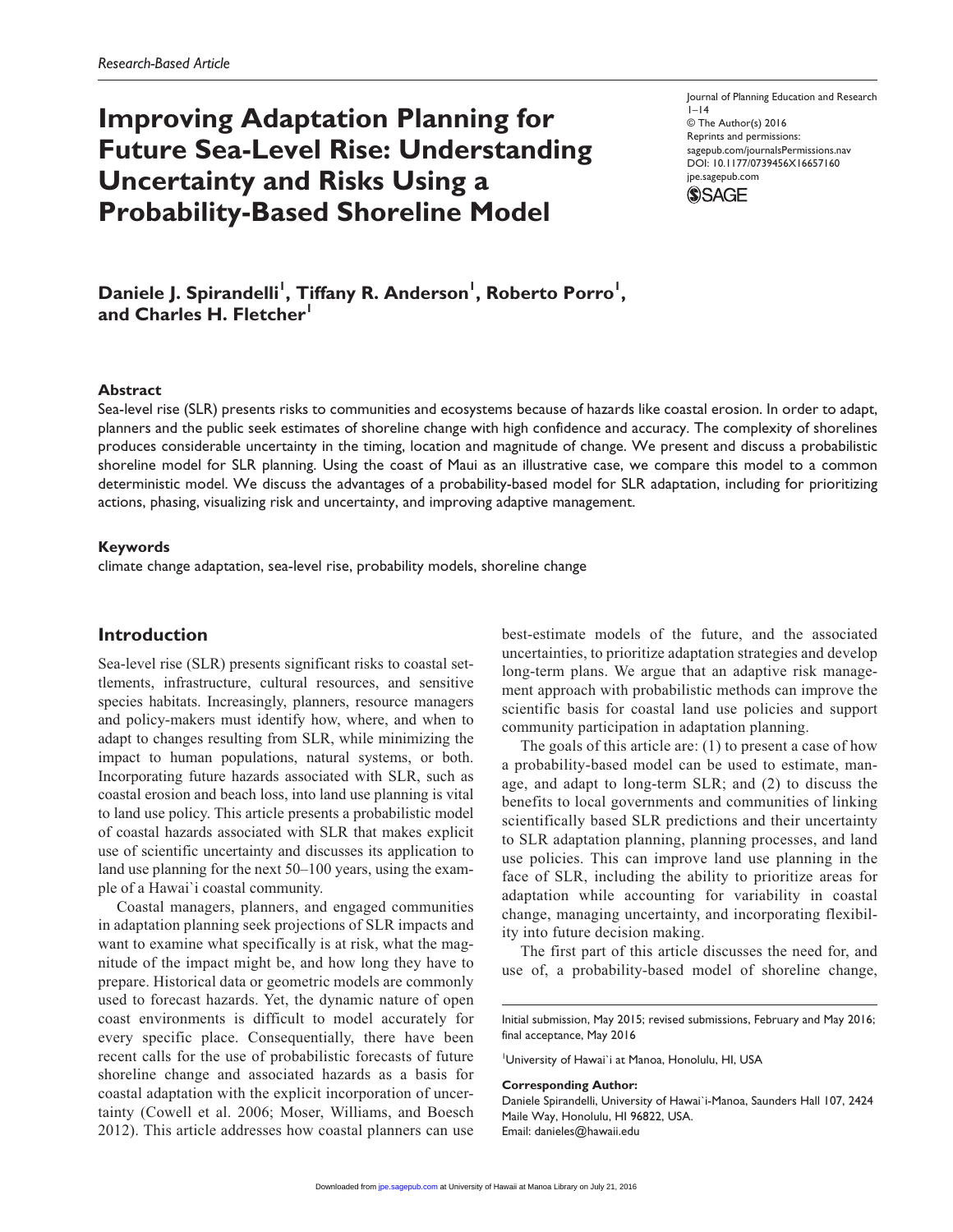which incorporates future SLR, and how this tool can be used to plan for SLR adaptation. The second part uses the Ka`anapali coast of Maui as an example, where we develop probability-based erosion hazard maps and compare the outcomes with a deterministic model for estimating future hazards. We estimate the likelihood of loss of assets, properties, and infrastructure 50–100 years in the future, and show how a community can visualize risk and develop a place-specific decision matrix of priority adaptation actions. The third part of this article discusses the benefits of the model in a community land-use planning context, including the ability to describe the spatial and temporal extent of impacts, and examine the risks in light of uncertainty. Through this example, we accentuate opportunities for communities to shape land use plans through strategies that respond to local conditions by explicitly mapping uncertainty and incorporating adaptive management that emphasize flexibility and learning.

# **The Need to Plan for and Adapt to Sea-Level Rise**

One of the anticipated impacts of climate change is SLR threatening low-lying areas around the globe (IPCC 2014). The implications to coastal systems are significant, including the physical impacts from submergence, flood damage, saltwater intrusion, rising water tables, wetland loss, and accelerated coastal erosion (Nicholls and Cazenave 2010). Future accelerated SLR is particularly worrisome for many of the world's sandy beaches that already experience chronic erosion and are expected to experience more land loss. A recent study estimates  $6,000$  to  $17,000$  km<sup>2</sup> of coastal lands will be lost globally during the twenty-first century due to SLR-induced erosion and between 1.6 and 5.3 million people may be forced to migrate (Hinkel et al. 2013). As most of the world's population lives within 60 km of the coastline, community infrastructure and support services are also at risk. Critical habitat for many sensitive species in the shoreline are currently under threat because of degradation and loss of coastal lands; additional loss of marshes, dunes, and beaches due to the "coastal squeeze" could spell disaster for many of the world's shorebirds, sea turtles, and seals (Defeo et al. 2009; Pontee 2013). For example, sea level rise might further reduce shoreline habitat for Hawaiian monk seals to rest, pup, nurse, and mate (National Marine Fisheries Service 2016).

Beach loss due to SLR is the consequence of more than just the inundation of coastal lands. As sea levels rise, beaches and dunes transform as a consequence of climateinduced oceanographic processes (e.g., storms, waves, and currents), sediment supply and transport dynamics, and human activities that alter sediment movement (Nicholls 2010; Williams 2013).

Coastal managers and planners look for credible scientific information to facilitate coastal adaptation, the management of resources, and the implementation of strategies over time

(Tribbia and Moser 2008). However, the dynamics of a coastline make it difficult to predict future SLR-induced erosion with a high degree of confidence and place-based accuracy. SLR, in particular, presents several challenges for land use planning and coastal management. SLR is a long-term problem that is mostly "invisible" from daily problems because it progresses relatively slowly (Moser 2005). Thus, it may not be obvious that there is a direct causal link between the slow, creeping process of SLR and the acute impacts of storms, flooding, and erosion, which, in turn, makes it difficult to isolate SLR from other coastal processes. Another challenge is the considerable uncertainty in understanding the geographic patterns, timing, and magnitude of future impacts of SLR, especially (1) uncertainties associated with future global emissions scenarios that affect the future rate of SLR, and (2) uncertainties associated with the relationship between SLR and shoreline change. This article is primarily concerned with the latter as it influences local efforts to plan and adapt to a shifting coastline.

Traditional decision-making frameworks that rely on single "best estimates," fixed spatial hazard lines, and cost–benefit analyses (Dittrich, Wreford, and Moran 2016; Bell et al. 2014) face considerable challenges when applied to climate adaptation. O'Brien et al. (2012) review the psychological and economic barriers shaping how people make decisions under uncertainty. Individuals and groups often underestimate low-probability and high-risk events. Where there are high upfront costs associated with adaptation, the focus will often be on short-term goals rather than long-term benefits of alternative options. For example, a focus on short-term interests that respond to extreme events will preclude long-term adaptation strategies, and long-term erosion problems will be omitted from local solutions (Donner and Webber 2014). The result can lead to lock-in legacy infrastructure, such as protective sea-walls. Under conditions of uncertainty, different views emerge on the nature of risks associated with future hazards. Conflicts arise over preferred response options (e.g., sea-wall vs. managed retreat) due to contested understandings of causal relationships between SLR, erosional exposures, and impacts (Moser, Williams, and Boesch 2012). Further, and perhaps more consequential to planners, different groups respond to risks according to their own values, leading to divergent interpretation over whether risks are acceptable, tolerable, and potentially leading to mistrust in outcomes (Van Asselt and Renn 2011). Experience shows that meaningful interaction and dialogue around scientific uncertainty is paramount for building trust in the adaptation process and confidence in policy outcomes (Dietz 2013; Bell et al. 2014; Kettle and Dow 2014).

Uncertainty can also lead to inherent skepticism in model predictions particularly among groups that voice opposition to planning for SLR (Great American Adaptation Road Trip 2013). This can delay adaptation efforts, leading some groups to support a reactive, "wait to plan" approach until there is more certainty in model outputs. Yet, the disaster and hazards community has recognized the need to shift from an ad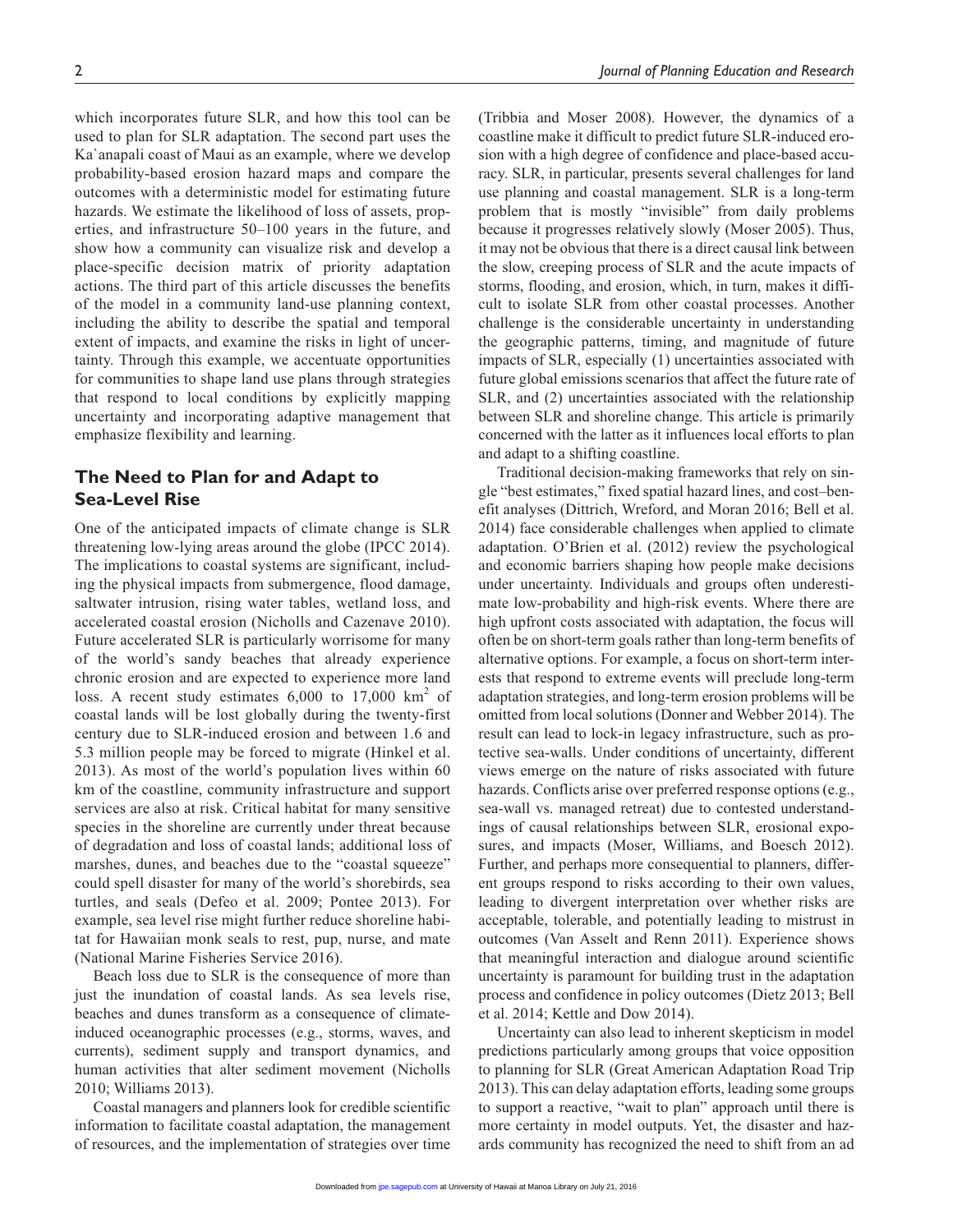hoc reactive system to a proactive, mitigative focus (Burby et al. 2000; Godschalk 2003; Beatley 2009). Integrating hazards into land use planning involves technical analysis of hazards *and* community participation within a long-term, anticipatory, and comprehensive planning and risk management framework (Godschalk, Brody, and Burby 2003). Community engagement is essential to ensure citizen interest in natural hazards and to obtain broad support for the implementation of plans and policies. Recommendations for climate change adaptation agree that risk-based management approaches are more effective (Lim et al. 2004; NRC 2010). Better decisions can be made if they are place-based and contain a sequential adaptive management approach. Moser, Williams, and Boesch (2012) assert that this proactive approach involves six components: (1) careful risk identification; (2) vulnerability assessment and evaluation; (3) systematic development and assessment of adaptation strategies; (4) iterative decision making combined with deliberate learning; (5) decisions with long time horizons that maximize flexibility, enhance robustness, and ensure durability; and (6) a portfolio of approaches rather than single technological fixes or market mechanisms.

The risk characterization process for hazards is more than a scientific effort or summarizing activity, it is decisiondriven from the outset, recognizes all significant concerns, reflects both analysis and deliberation, and is designed to be appropriate to the decision (NRC 1996). Thus, there is growing acceptance that adaptation efforts should take place at the community level, with an assessment process closely involving local stakeholders (van Aalst, Cannon, and Burton 2008; Berke and Lyles 2013). Characterizing the risks requires information and data on the local impacts of SLR on shorelines with sufficient detail to quantify the risks<sup>1</sup> associated with future SLR. Risk is defined as the product of the probability or likelihood of an event and its consequence (NRC 1996). The consequence (or set of consequences) is associated with the exposure to future hazard(s). Uncertainty is inherently a part of identifying risks as uncertainty can affect the probability and consequences of risk. Taken together, a risk-based approach to coastal adaptation implies the use of a place-based model that can approximate the impacts of SLR and its uncertainties over the next fifty to hundred years.

# **Models Predicting Coastal Impacts of SLR**

Models can estimate the impacts and risks of SLR both quantitatively and qualitatively. Simple quantitative approaches include the "bathtub" model, where, under a given SLR scenario, land lower than a particular sea level is presumed inundated. The bathtub approach has been used widely for modeling impacts, particularly with the advent of high-resolution digital elevation data. However, this assumes static SLR and ignores the dynamics of the coastal environment and geomorphic feedbacks, in particular the physical reorganization of sediment material leading to

shoreline migration. Another quantitative approach is to extrapolate trends of historical shorelines to project future shoreline change. Yet, this is problematic because extrapolation does not account for future SLR and, oftentimes, past records to determine rates are incomplete (Pilkey and Cooper 2004). An alternative approach commonly used is the "Bruun Rule," a simple mathematical model that relates SLR to shoreline retreat based on the conservation of beach volume. Using two variables, SLR and beach slope, the model essentially predicts that, as sea-level rises, sediment erodes from the upper part of the beach and is deposited on the nearshore bottom while maintaining the original slope of the beach (see model details in Appendix A).

The Bruun rule has been criticized for its limiting assumptions of the physical setting. For example, it assumes no sediment sources or sinks and ignores the effects of surrounding geology, man-made constraints, and sediment availability. It also runs the risk of being applied incorrectly as a "one model fits all," with SLR as the only important factor always causing shoreline retreat (Pilkey and Cooper 2004; Bell et al. 2014). There are variations of the Bruun Rule, such as the R-DA method, which alter the underlying assumptions of the model and incorporate more accurate sediment transport processes (Davidson-Arnott 2005). Yet, because these models are derived from the Bruun Rule, they suffer from similar inaccuracies. These deterministic approaches have advantages for being easily understood and updated as new data are collected. However, they do not account for spatial or temporal variability in coastal processes or for the fact that erosion can be episodic.

Pilkey and Cooper (2004) argue that Bruun-type models are inherently inaccurate due to the dynamic nature of coasts. They propose the use of a more qualitative approach that combines historical trends with an "expert eye" that considers local geological constraints, local sand sources, and man-made structures (present and future). As an alternative, process models can describe beach evolution with more detail than the above-referenced models. However, one problem with process models is that they require intense computation and field data collection of waves and water levels at high temporal and spatial resolutions, which makes them functionally impractical over large geographic areas (Hanson et al. 2003).

By comparison, probabilistic forecasts can provide a more transparent basis than deterministic predictions for management decisions by communicating the inherent uncertainty in future coastal hazards (Cowell et al. 2006). For this reason, there have been calls for the incorporation of probabilistic methods to account for both uncertainty in model outputs and the complexity in coastal change (Cowell et al. 2006; Moser, Williams, and Boesch 2012). Probabilistic approaches to inform SLR impacts have been developed in several planning domains, most commonly in order to assess the probability of coastal flooding. Kirshen, Knee, and Ruth (2008) used bootstrapping of historic SLR and Monte Carlo simulation of projected sea levels and coastal inundation of the Metro Boston harbor. Lin et al. (2013) estimated probabilities of annual exceedance of specific inundation levels at future time points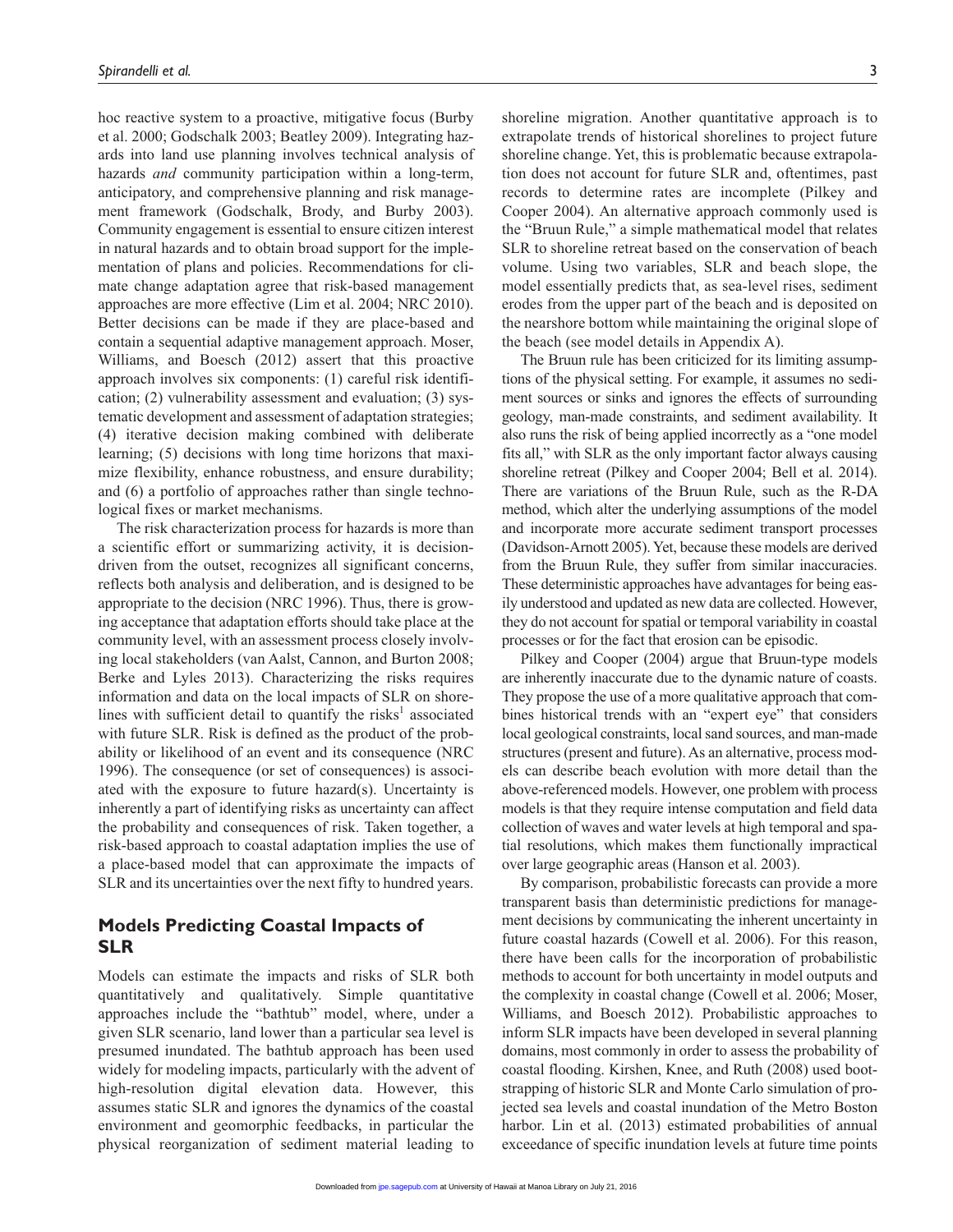to examine change in exposure across the Southeast Australian coast. Recently, probabilistic methods have gained momentum in the beach management sphere to incorporate the temporal-spatial variability of shoreline change (Callaghan, Roshanka, and Andrew 2009; Ranasinghe, Callaghan, and Stive 2011). Baron et al. (2014) incorporates the uncertainty associated with both SLR and changing beach dynamics using a probabilistic approach to map shoreline change hazards with varying confidence levels. Lentz et al. (2015) used a Bayesian network to assign probabilities to sea-level rise, elevation, and land cover that take into account a static response (inundation) and a dynamic response to SLR (e.g., sediment transport dynamics and ecosystem migration). To our knowledge, probabilistic approaches have not been adopted and applied in a community land-use decision-making context for adaptation planning.

### **Methods**

# *Probability-Based Model of Shoreline Change in Hawai`i*

We use a hybrid geometric-historical model to estimate shoreline change under SLR in Hawai`i. This model is similar to the Bruun rule in its beach response to SLR; however, it adjusts the morphology of the beach with data on changes in the local sediment budget. This model was constructed to take advantage of a probabilistic approach to define bounds of uncertainty and represent future shoreline with likelihood estimates. It is intended to provide an assessment of erosion exposure over a large coastal area while taking into account SLR and local long-term sediment behavior. The details of this model are explained elsewhere (Anderson et al. 2015). For the purposes of this article, we present a brief overview of the model variables and how they estimate present and future rates of shoreline change.

In this model, the rate of change in shoreline position is approximated using three critical variables: future SLR, a coastal beach profile, and historical shoreline positions. Figure 1 graphically depicts the model with arrows to show the relationship between model variables. "Future SLR in excess of historical SLR" is estimated based on the IPCC AR5 high-end "business as usual" climate scenario (RCP 8.5) for SLR. This scenario was selected based on State planning agency preference for the most cautious predictions of SLR for long range planning purposes. Future SLR is calculated by subtracting local absolute SLR (from Honolulu tide gauge data) from the IPCC AR5 global mean sea-level estimate. "Coastal beach profile" is constructed from beach survey transects of cross-shore elevations—previously conducted for years 1994–1999 on the islands of O`ahu and Maui, and 2006–2008 for shorelines on O`ahu and Kaua`i (Fletcher et al. 2012). Each beach profile is geomorphically adjusted for future SLR. Shoreline change is approximated using historical shoreline position data from high-resolution aerial photographs and NOAA Topographic charts as part of



**Figure 1.** Graphical depiction of probability-based model with input variables to predict shoreline change.

the USGS National Assessment of Shoreline Change (Fletcher et al. 2012). Using a model of a coast with a fringing reef that responds to future SLR, shoreline change rate is predicted combining historical shoreline position data with coastal beach profiles that are adjusted for projected SLR (Anderson et al. 2015). We provide the model equation and methodological details in Appendix A.

By 2100, Hawai`i shorelines are forecasted to retreat 2.5 times farther inland than historical shoreline trends (Anderson et al. 2015). On average, Hawai`i beaches are expected to retreat 11.3 meters by 2050 and 31.2 meters by 2100 (Anderson et al. 2015). However, there is considerable variability in erosion estimates both across and within coastal areas. The Ka`anapali coast of Maui (Figure 3, inset) exemplifies the variability in shoreline change and the challenges in predicting future erosion. Although shoreline retreat is expected to dominate, the area will alternate in shoreline recession and accretion. Additionally, the coastline experiences substantial seasonal fluctuations. Because of its westfacing aspect, episodic seasonal swells can have a sudden and dramatic impact on the beaches. These episodic yet significant events can get lost in the historical data and therefore are difficult to incorporate into model parameters. Additional sources of uncertainty are also generated because of errors in the construction of beach profiles and in areas with shorter time series of historical data.

A unique feature of the model is its treatment of uncertainty. Individual probability density functions (pdf) at each beach transect is produced combining probability distributions of (1) future SLR, (2) coastal beach profile and dune data, and (3) historical shoreline change rate. A final pdf is produced to determine the mean, median, and various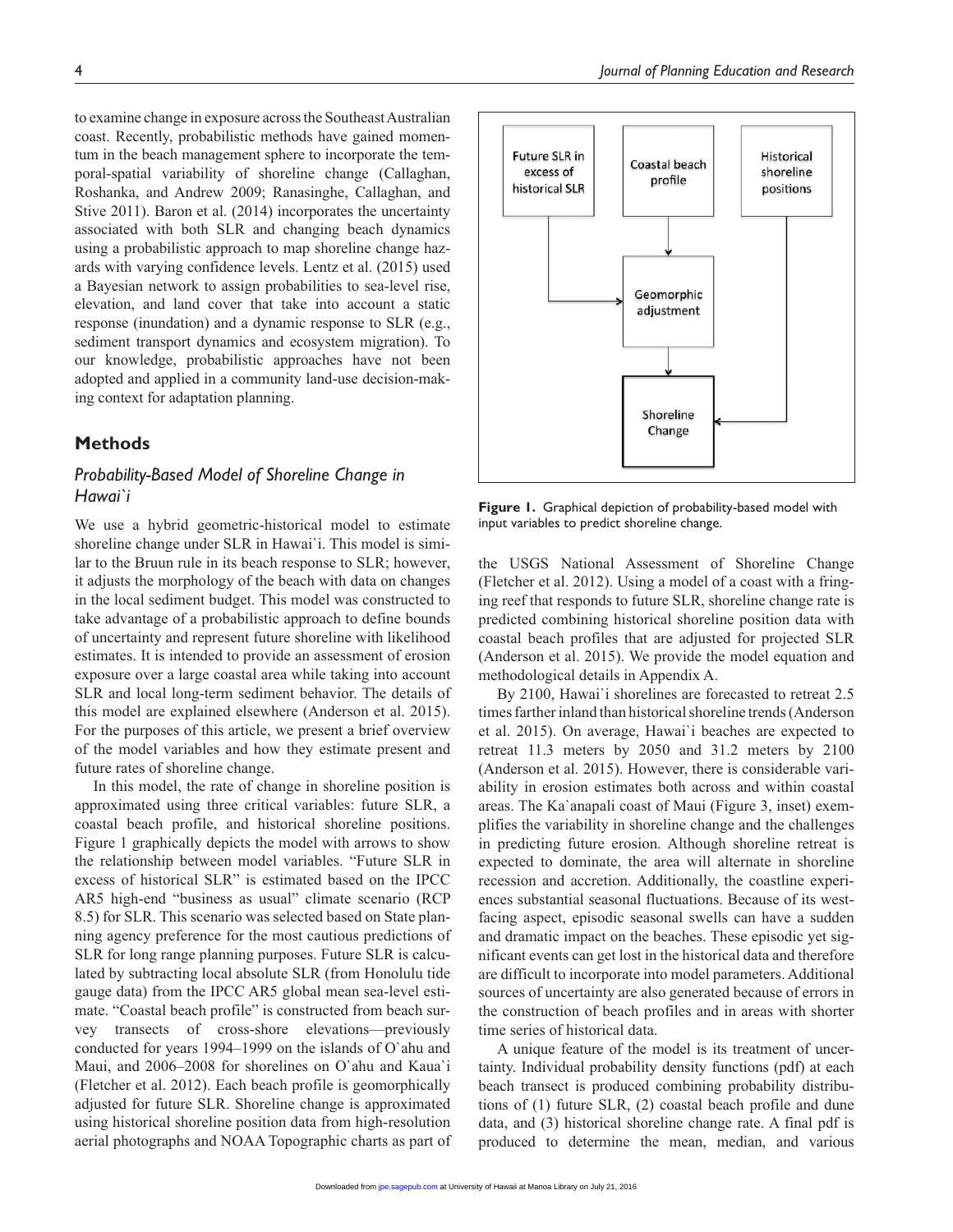percentiles using the cumulative distribution function of the pdf for the projected shoreline (Figure A1 in Appendix A.). Using these pdfs, we define a series of probability-based shoreline change hazard zones for planning periods of interest.

#### *Shoreline Change Hazard Zones*

Similar to Baron et al. (2014), we define shoreline change hazard zones by exploiting the confidence bands surrounding the future shoreline position. At periods of interest, shoreline hazard zones are defined by the probability that the shoreline will be further landward than an existing position. For example, the 20th percentile of the pdf (see Figure 2) is the location where there is a 20% probability that the shoreline will retreat, at least, to this location. Figure 2 graphically illustrates hazard zones that depict probabilities of shoreline change exceedances. These zones provide coastal planners and decision makers with the ability to select probabilities that best match the local community risk tolerance. For example, members of the Hawaiian community may have a low-risk tolerance for the loss of iwi kupuna (burials) and therefore will use the most conservative zone, 20–49 percent probability of exceedance. By contrast, planners may use a moderate zone of 80–90 percent probability because they have a higher risk tolerance for the erosion of the beach. The development of these hazard zones facilitates (1) a risk and vulnerability assessment and (2) the explicit incorporation of uncertainty into community planning and decision making for SLR adaptation.

# **Application of Model for Adaptation Planning in Ka`anapali, Maui**

Maui is a useful illustrative case to explore the application of this probability approach because the island experiences some of the highest rates of erosion among Hawai`i beaches and has an established policy framework for integrating hazards into shoreline planning. Historical data show 85 percent of Maui beaches are currently eroding and 11 percent are completely lost (Fletcher et al. 2012). As a result, Maui's local resources, physical structures, infrastructure, and tourism developments face substantial risk and, in turn, can influence the use of protective measures such as seawalls and shoreline hardening. It is well documented that—unfortunately, and perhaps ironically—while these structures are intended to prevent erosion, they actually often have spillover effects, intensifying beach erosion in adjacent areas by interrupting the natural flow of sand, leading to further narrowing of beaches (NRC 2007; Norcross-Nu'u et al. 2008).

Maui integrates hazards planning into land use decisions under the regulatory authority of the Hawai`i Coastal Zone Management (CZM) Program. The county is also actively engaged in adaptation efforts (Owens et al. 2012). Hawai`i established a shoreline setback policy under Chapter 205A,



**Figure 2.** Conceptual representation of hazard zones using probabilities that the shoreline will be landward of the current position. Hazard zones range from >90 percent (very likely) to >20 percent (less likely) the shoreline will be further landward than the current shoreline.

Hawai`i Revised Statutes of the Hawai`i CZM law, that restricts the use of land within a defined distance from the upper reaches of the wash of the wave. Permanent structures are prohibited in shoreline areas defined by the setback and land uses are restricted to minor activities (Codiga, Hwang, and Delaunay 2011). In 2003, Maui County adopted a science-based approach to determine the setback by incorporating erosion-based data (Norcross-Nu'u et al. 2008). The law requires a 50-year erosion multiplier, plus a 25-foot buffer. The 25-foot buffer is established as a safety margin to reflect current and future erosional trends; however, given the expected acceleration of SLR, this safety margin may underestimate future rates.

During the early 1960s, Maui shifted from an agriculturalbased economy to tourism and Ka`anapali became the first master-planned resort in Hawai`i. Ka`anapali, on the West Coast of Maui, hosts many large hotels and resorts, and the visitor industry provides a significant source of jobs and economic activities. Historically, Ka`anapali has lost 0.10 meters of beach every year (Anderson et al. 2015). By 2050, this rate is expected to more than double (0.3 meters/year) and nearly quadruple by 2100. Yet, there is considerable uncertainty in the rates due to high seasonal fluctuations and large variability in the beach slope (Anderson et al. 2015).

We apply the probability-based model to examine the spatial and temporal variability of risk in Ka`anapali for 2030, 2050, and 2100. We compare the outcomes of the probability approach with the commonly used Bruun Rule for estimating future hazard exposure due to SLR. We focus on the hazard aspect of risk by providing an assessment of exposure to future erosion; but not the extent of the impact, which would involve a fuller vulnerability assessment of resources of value.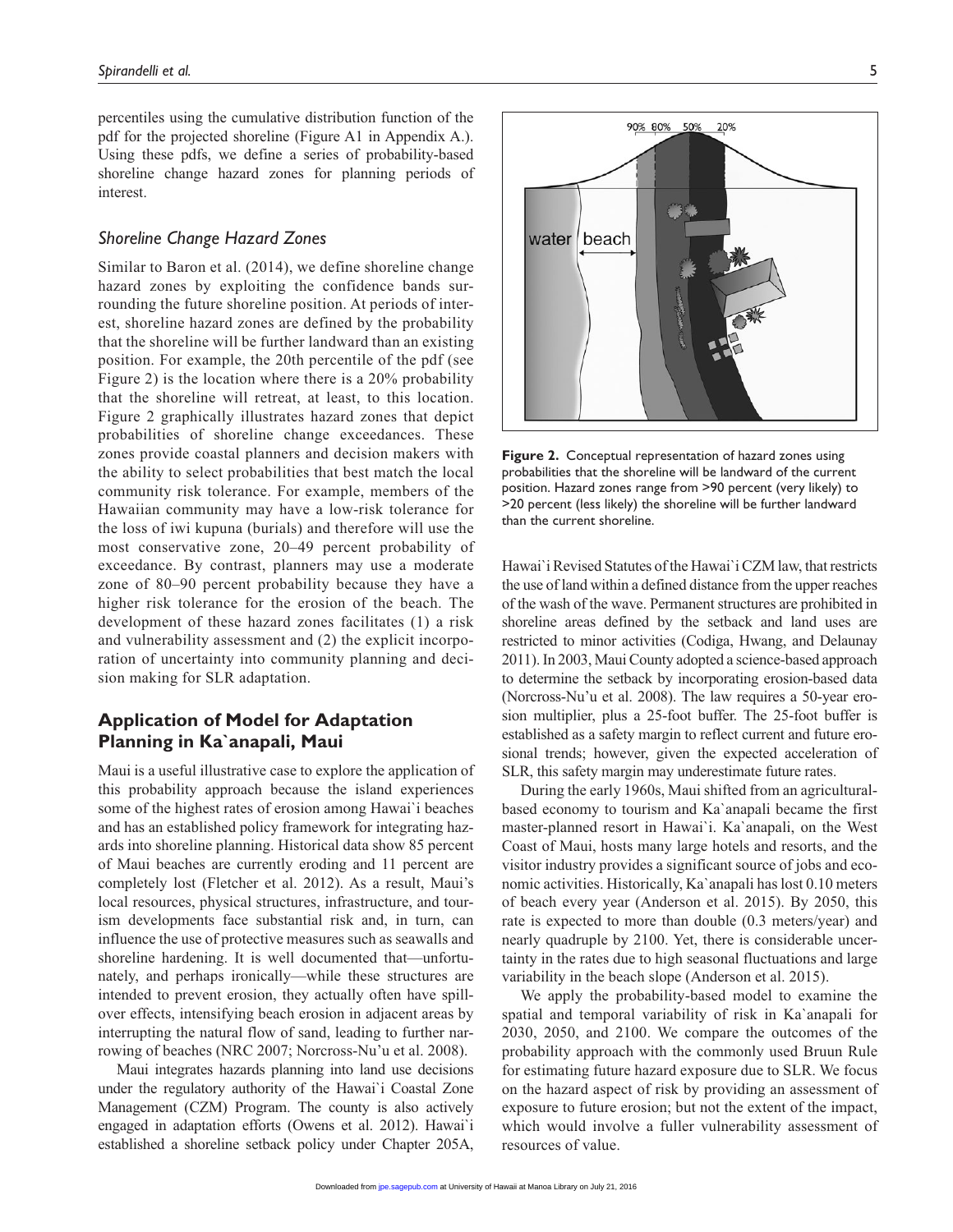### *Framework for Prioritizing Adaptation Needs*

We develop a framework for prioritizing adaptation needs based on the risk and onset of impacts to coastal resources, structures, and infrastructure in erosion hazards zones for three time frames: 2030 (near-term), 2050 (mid-term), and 2100 (long-term). We evaluate risk based on the probability of erosion and time frames—assigning "less likely" to 20–49 percent; "more likely than not" to 50–79 percent; and "likely/ very likely" to 80–100 percent—which draws on best practices for qualitatively characterizing and reporting uncertainty (CCSP 2009). We modify decision matrices, originally developed by the California Emergency Management Agency and the California Natural Resource Agency for the Cal-Adapt program (cal-adapt.org), to help local jurisdictions prioritize and identify adaptation strategies (Boswell, Greve, and Seale 2012).

Table 1 shows the decision matrix where the risk/ uncertainty according to probabilities is presented in the columns, and the time frames of expected onset are in the rows. The assessment and prioritization of adaptation needs and strategies can be determined based on the intersection of the estimated time frame and likelihood of onset. We assign a ranking of "high," "medium," or "low" based on equal weights for level of risk and time frame.

Another approach, which would be a joint decision by the community and adaptation team, might be to base a heavier weight on uncertainty, so even if the uncertainty is high (less likely) in the near-term, the priority for adaptation might remain "high." This might take into account important cultural resources, natural systems, and other assets ranked as a high priority, and would trigger a need for adaptation immediately, whereas assets ranked as medium priority would require further assessment and evaluation, and assets ranked as low priority would be monitored.

#### *Future Shoreline Hazard Zones*

We perform an impact assessment of the Ka`anapali coastline to SLR-induced erosion, using GIS (ArcGIS version 10.2.2), within erosion hazard zones at given probabilities for nearterm (2030) medium-term (2050) and long-term (2100). For comparison, we also estimate exposure to future erosion due to SLR determined by the Bruun Rule. We create hazard polygons using the most recent low water mark as the seaward boundary, whereas 90th, 80th, 50th, and 20th percentiles of the cumulative pdfs were used as the landward boundaries of each zone. We assign qualitative characterizations to their respective probability field, as discussed above. Because the percentiles of the cumulative pdf represent the given probability that the future shoreline will be landward of the particular line, the erosion zones equate the minimum amount of eroded land at a given probability.

We project the probable erosion hazard zones for 2030, 2050, and 2100 (Figure 3). We estimate structural and land use impacts by extracting data on land cover types, parcel areas, building footprints, building and land values, and

major roadways within each hazard zone. Ancillary parcel and infrastructure data were obtained from the Maui County GIS databases, and 2010 land cover was extracted from NOAA's Coastal Change Analysis Program (C-CAP). We calculated the percentage of land cover within each erosion zone by dividing the total area of land cover type by the total area in each erosion zone.

To estimate the impacts to structures and lands, we assume that once erosion reaches a structure, it either becomes unusable or must be protected. Any structure within the hazard zone, either partially or completely, is considered an "affected" structure. Similarly, because the value of a building cannot necessarily be divided, we count the cumulative value of entire structures. To gauge the absolute structural impact, we calculate the square footage of building footprints within each erosion zone. We determine land impacts by identifying parcels within each erosion zone and summarizing total acreage. Since erosion may affect only portions of land parcels, we estimate land value based on the proportion of the parcel value within each erosion zone.

## **Results**

The outputs from the two models are graphically represented in Figure 3. This map depicts four probability hazard zones that qualify shoreline change from "less likely" to "most likely" for 2030, 2050, and 2100. We overlay the projected future shoreline from the Bruun Rule (dashed line). There are three zones that are noteworthy to visually compare. The first is the beach in the northern portion of the North Ka`anapali Coast, an area just south of Kekaa Point and located in front of the Sheraton Maui (Figure 3). This area has shown a steady trend of net accretion over the last 80 years (Fletcher et al. 2012). However, because of seasonal differences in wave exposure, the beach width varies noticeably between winterand summertime (Anderson et al. 2015; Eversole and Fletcher 2003). Here, the Bruun Rule is likely to overpredict the future erosion hazard because it does not account for the steady net gain in sediment. The second noteworthy zone is the shoreline in front of the Ka`anapali Alii hotel (central portion of Figure 3). Similar to the first zone, this portion of the beach experiences large changes in sediment transport because of oscillating directions of incoming seasonal swells (Eversole and Fletcher 2003). For example, during the summer of 2003, an extreme erosional event from a south swell in conjunction with a high water level caused the loss of more than 200 feet of beach, as well as inland flooding, which prompted the installation of steel road plates to protect the sidewalk from eroding (Owens et al. 2012). As the summer swell subsided, and the winter swell season began, more than 100 feet of beach was reestablished in front of the hotel. These episodic events in both of these locations produce hazard zones marked by bands of high uncertainty (20–49 percent "less likely") and moderate uncertainty (50–79 percent "more likely than not"). Conversely, the Bruun Rule results only indicate one predicted location (relatively near the current vegetation line)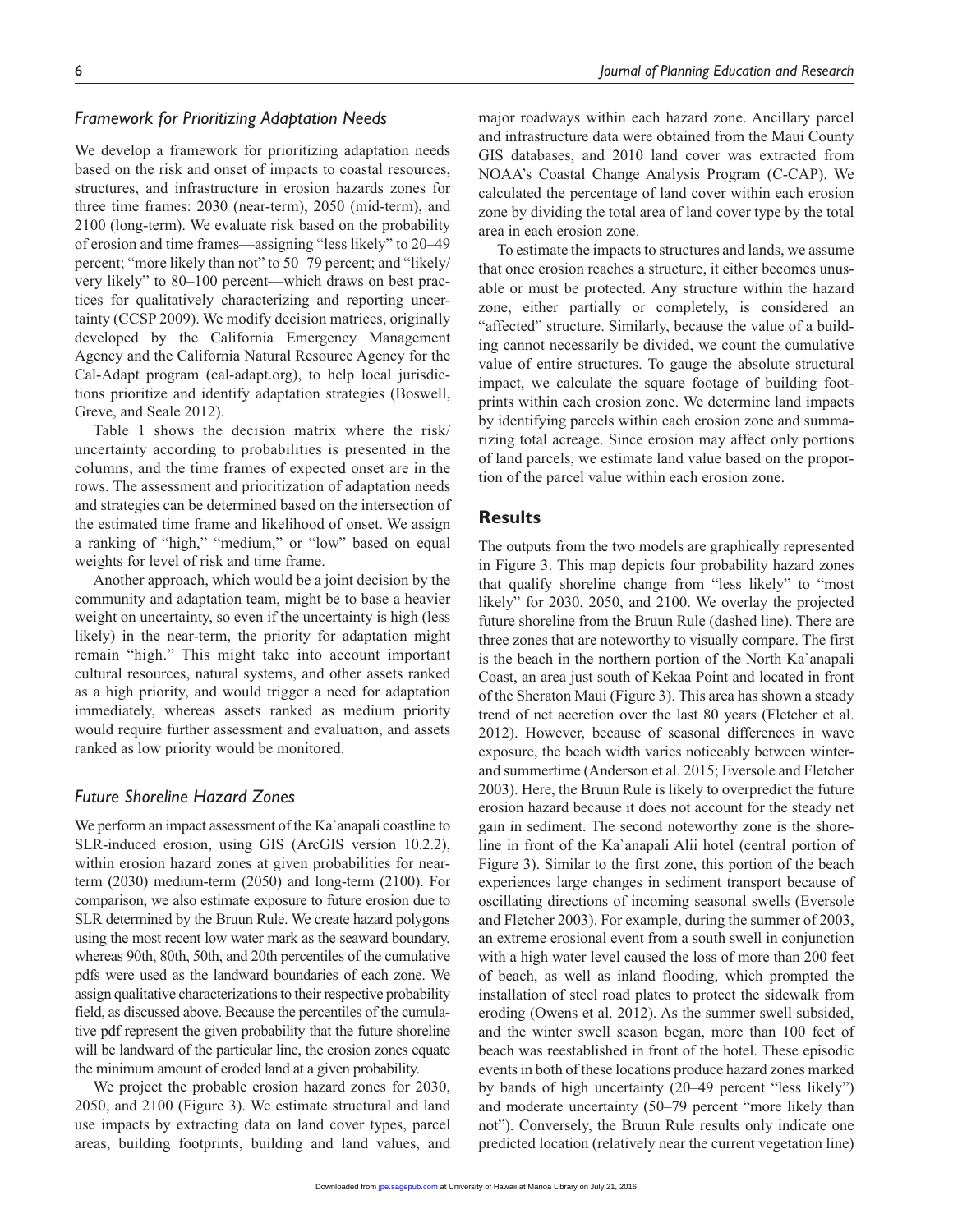

**Figure 3.** Ka`anapali Coast depicting four probabilistic hazards zones from "less likely" to "very likely" for three time periods, 2030, 2050, and 2100. The dashed line is the future erosion hazard line determined by the Bruun Rule.

|  | Table 1. Framework for Prioritizing Adaptation Needs. |  |  |  |  |
|--|-------------------------------------------------------|--|--|--|--|
|--|-------------------------------------------------------|--|--|--|--|

|                              | Risk/Uncertainty   |                      |             |  |
|------------------------------|--------------------|----------------------|-------------|--|
| Impact/onset<br>(time frame) | Likely/Very Likely | More Likely Than Not | Less Likely |  |
| Near-term (2030)             | High               | High                 | Medium      |  |
| Medium-term (2050)           | High               | Medium               | Low         |  |
| Long-term $(2100)$           | Medium             | Low                  | Low         |  |

that does not give any indication of the short-term (seasonal) events that are known to cause severe episodic erosion in this area. The third noteworthy area is in front of the Marriott and Hyatt Regency properties (Figure 3). This area is less dynamic than the first two. It experiences less gross sediment transport, yet suffers from both episodic erosion and long-term chronic erosion (Fletcher et al. 2012). As a result, the Bruun Rule likely underpredicts future shoreline change because it does not account for the chronic loss of sediment.

We calculate the total predicted land area exposed to future erosion using the Bruun Rule and the probability model for 2030, 2050, and 2100 (Table 2). The Bruun Rule estimates 18.4, 19.6, and 24.5 acres at risk for the three time periods, respectively. By comparison, the probability model generates the ranges: 10.8–26.8 (2030), 12.5–30.8 (2050), and 19.2–45.8 (2100) acres. Overall, the output from the Bruun Rule has a smaller footprint (in total land area) than all probability model zones combined, but according to independent studies and as illustrated here, the Bruun Rule likely overpredicts in some areas and underpredicts in other areas.

We calculate the proportion of each land cover type exposed to future erosion according to the probability-based model for years 2050 and 2100 (Figure 4). The pie charts (Figure 4A) represent the estimated percentage of each land cover type in the hazard zones at risk by 2050 and 2100. The bar graphs (Figure 4B) show the distribution of the likelihoods associated with each exposure estimate. For example, by 2050, the probability model estimates that up to 30.8 acres of land are at risk of erosion (Table 2). Of this total land area, 21 percent is categorized as "unconsolidated shore." The bar graph indicates that by 2050, more than 70 percent of this unconsolidated shore is "very likely" to be lost to erosion.

Most of the certainty in the probability model results is associated with the projected "unconsolidated shore" land at risk in 2050 and 2100—nearly 90 percent of the beach area at risk is "likely" or "very likely" to be exposed. By contrast, there is significantly more uncertainty associated with the exposure of developed lands. Nearly 50 percent of the built environment (classified as impervious surfaces) projected as exposed to erosion in 2050 is "less likely," which signifies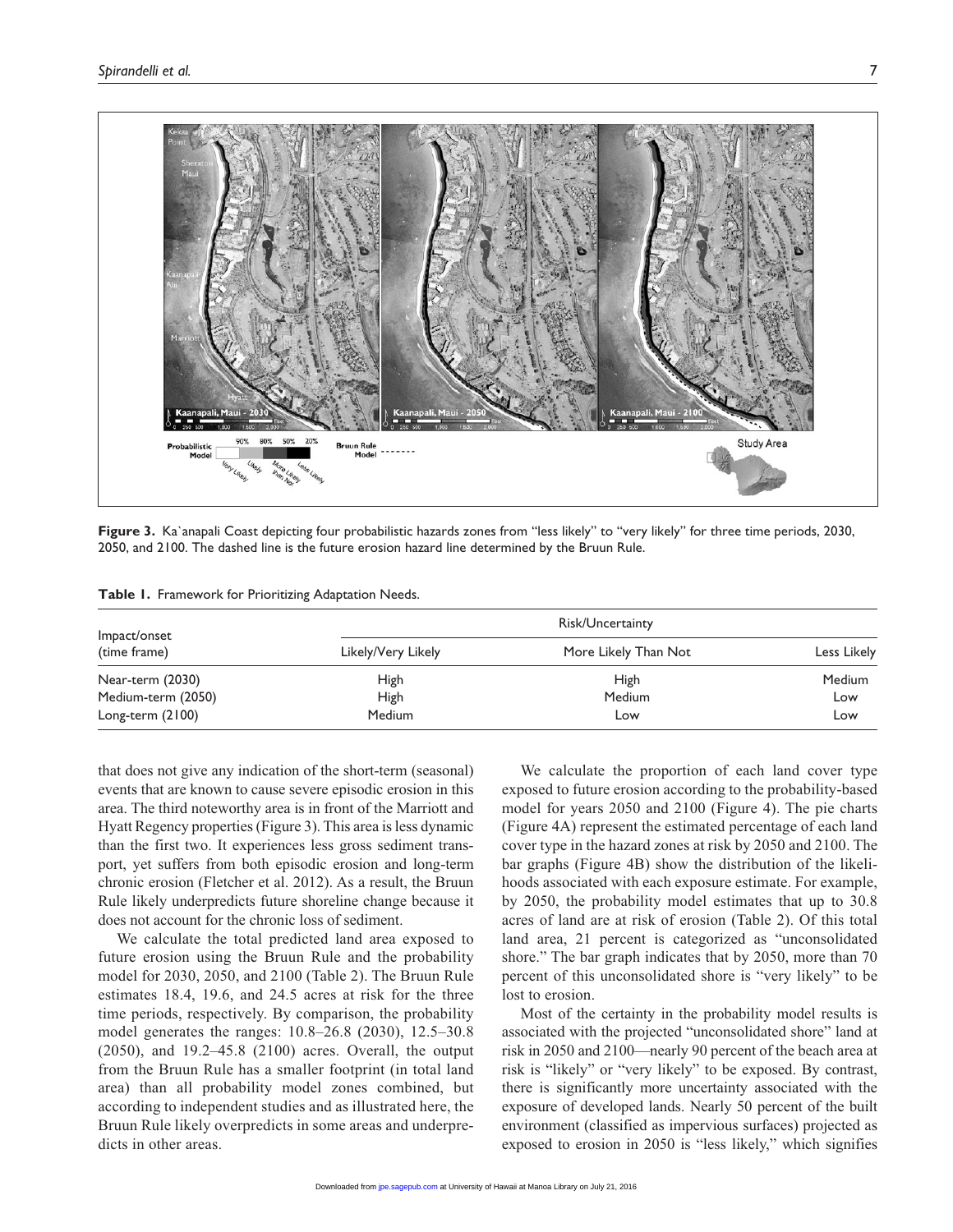|                  | <b>Bruun Rule</b> | Very Likely (≥90%) | Likely <sup>+</sup><br>(≥80%) | More Likely Than Not <sup>+</sup><br>(≥50%) | Less Likely <sup>+</sup><br>(220%) |
|------------------|-------------------|--------------------|-------------------------------|---------------------------------------------|------------------------------------|
| Near-term (2030) | 18.4              | 10.8               | 14. I                         | 20.5                                        | 26.8                               |
| Midterm (2050)   | 19.6              | 12.5               | 16.4                          | 23.6                                        | 30.8                               |
| Long-term (2100) | 24.5              | 19.2               | 24.8                          | 35.2                                        | 45.8                               |
|                  |                   |                    |                               |                                             |                                    |

**Table 2.** Total Land Area (in Acreage) Calculated from Satellite-Derived Land Cover Estimated at Risk Using the Bruun Rule and the Hybrid Probability Model.

Note: The superscript plus sign indicates cumulative probability zones (e.g., "Likely+ " = "Very likely" + "Likely").

that our confidence in these estimates varies widely. Similarly, the amount of open space (which accounts for the largest atrisk land cover type) that is "less likely" to be exposed is high, nearly 40 percent in 2050. However, this likelihood estimate decreases to almost 25 percent in 2100, signaling that our confidence increases the further we project into the future.

Table 3 reports total private property acreage, length of roads, number of structures, and property values (calculated and estimated as discussed above) within each probability erosion zone for 2030, 2050, and 2100. In the near term, 4.1 acres of coastal land are likely or very likely to be affected by erosion, which represents \$7.3 million in property value. By comparison, in the near term, more than double that amount of land (8.8 acres) is more likely than not eroding, signaling a potential loss of nearly \$19 million. Although there is less likelihood, an additional 6 acres of coastal land are at risk of exposure in the near term, which is valued at approximately \$16 million. Projecting into the future, we estimate that nearly 7 acres (almost double the 2030 acreage) are likely to be affected by 2050, and more than twice that amount (over 15 acres) by 2100.

Building structures do not appear urgently at risk in the near-term, yet between two and four buildings might be at risk. Given that these buildings represent upward of \$1 billion in investment, further assessment and evaluation is warranted. By 2100, it is likely that three buildings will be affected by erosion, and there is a chance that somewhere between five and fifteen buildings could also be at risk, with values potentially running as high as \$1.4 billion.

In the near-term, roads do not appear directly at risk. Although less certain, portions of an arterial road and a major highway may be at risk (between 322 and 615 feet). Projecting further into the future, the likelihood of road exposure increases. By 2050, 368 feet of road will likely be at risk and by 2100, more than 1,000 feet of road will likely be at risk.

# **Discussion**

We estimate exposure and map risks for the Ka`anapali coast of Maui, a shoreline with tremendous value to the local culture, population, and tourism industry. It is also a location that will likely experience accelerated rates of

erosion due to SLR, threatening the future of the beach. Further, the development pattern of the coastline, which is primarily composed of static resort amenities, buildings, and infrastructures, prevents shoreline migration, producing the proverbial "coastal squeeze." We compared the outcomes of two models that estimate future erosion hazards zones, one that adopts the Bruun Rule, a widely used deterministic approach to predict future erosion, and another that is a hybrid model that takes advantage of likelihood estimates to produce probable hazards zones. We discuss the four principal benefits of a probability-based model for adaptive coastal risk management: (1) as a tool for prioritizing adaptation actions, (2) the phasing of adaptation strategies and investments with long lead times, (3) to visualize risk and associated uncertainty, and (4) for adaptive management.

## *Prioritizing Adaptation Actions*

Outputs from probability-based models are useful for prioritizing climate adaptation efforts. In our illustration, areas that fall within the 50–80 percent probability hazards zones are at risk in the next fifteen to thirty-five years and require immediate attention by the local planning agency and community. Local efforts may want to engage stakeholders in identifying sensitive social, ecological, and cultural systems that are vulnerable to near-term erosion, as well as appraising adaptation strategies. Care must be taken not to interpret these risks as shortterm. The erosional pattern may be part of a long-term trend, which, if viewed through too narrow a lens, can influence shortsighted measures that prove maladaptive or detrimental. For instance, protective responses such as shoreline hardening, which has already made its imprint on more than 70 percent of Maui's shoreline (Norcross-Nu'u et al. 2008), aimed at reducing acute losses and thus increasing land or resource value, may eventually fail because of the long-term trend of SLR. Moreover, such strategies may produce negative externalities and spatial spillover effects by increasing the local rate of erosion downshore (Fletcher et al. 2012). There is general agreement that when current climate risks are large, such as chronic and accelerated rates of erosion under SLR, addressing these risks in combination with more distant risks may be the most effective and efficient adaptation strategy, leading to desirable outcomes, as discussed below (Füssel 2007).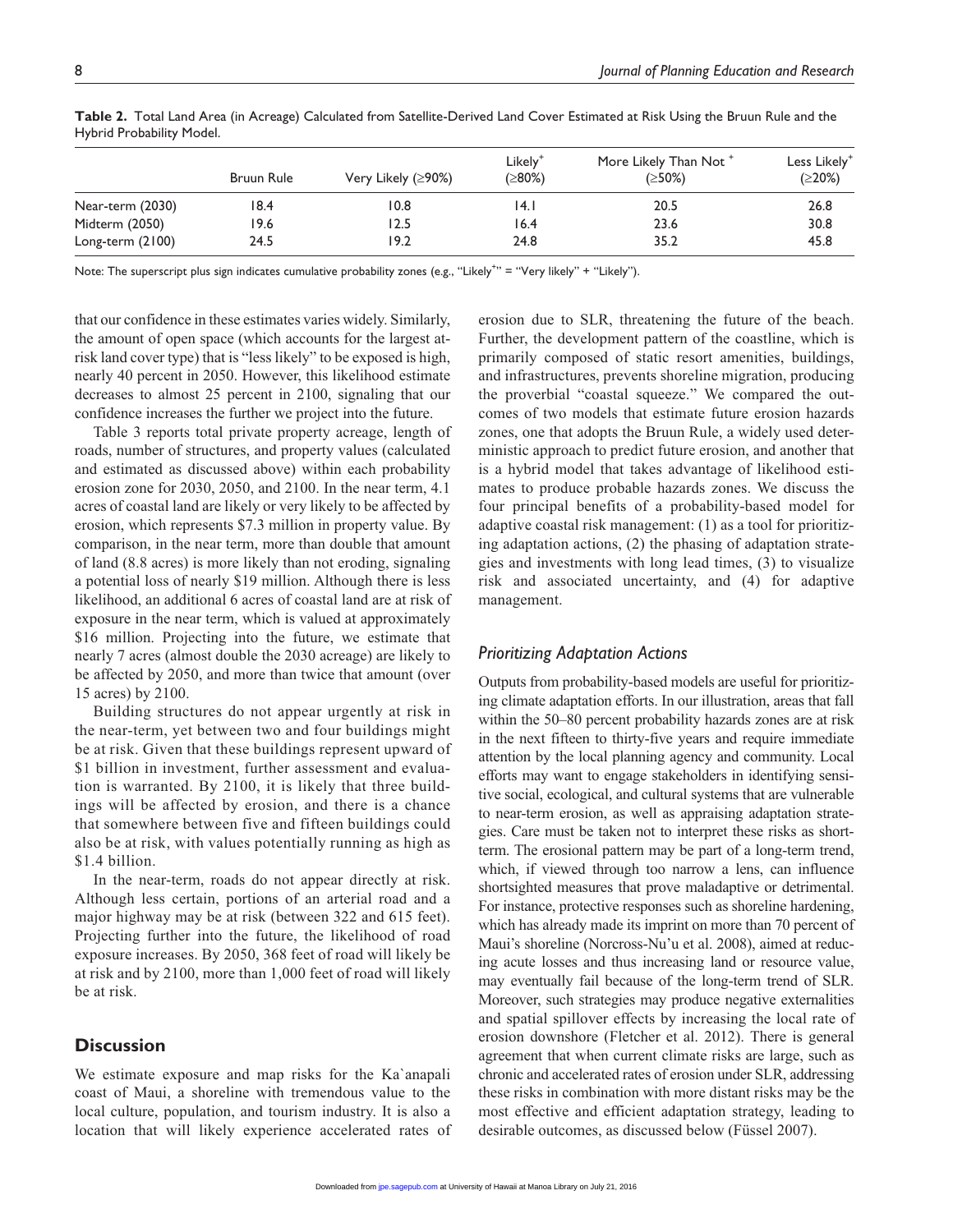

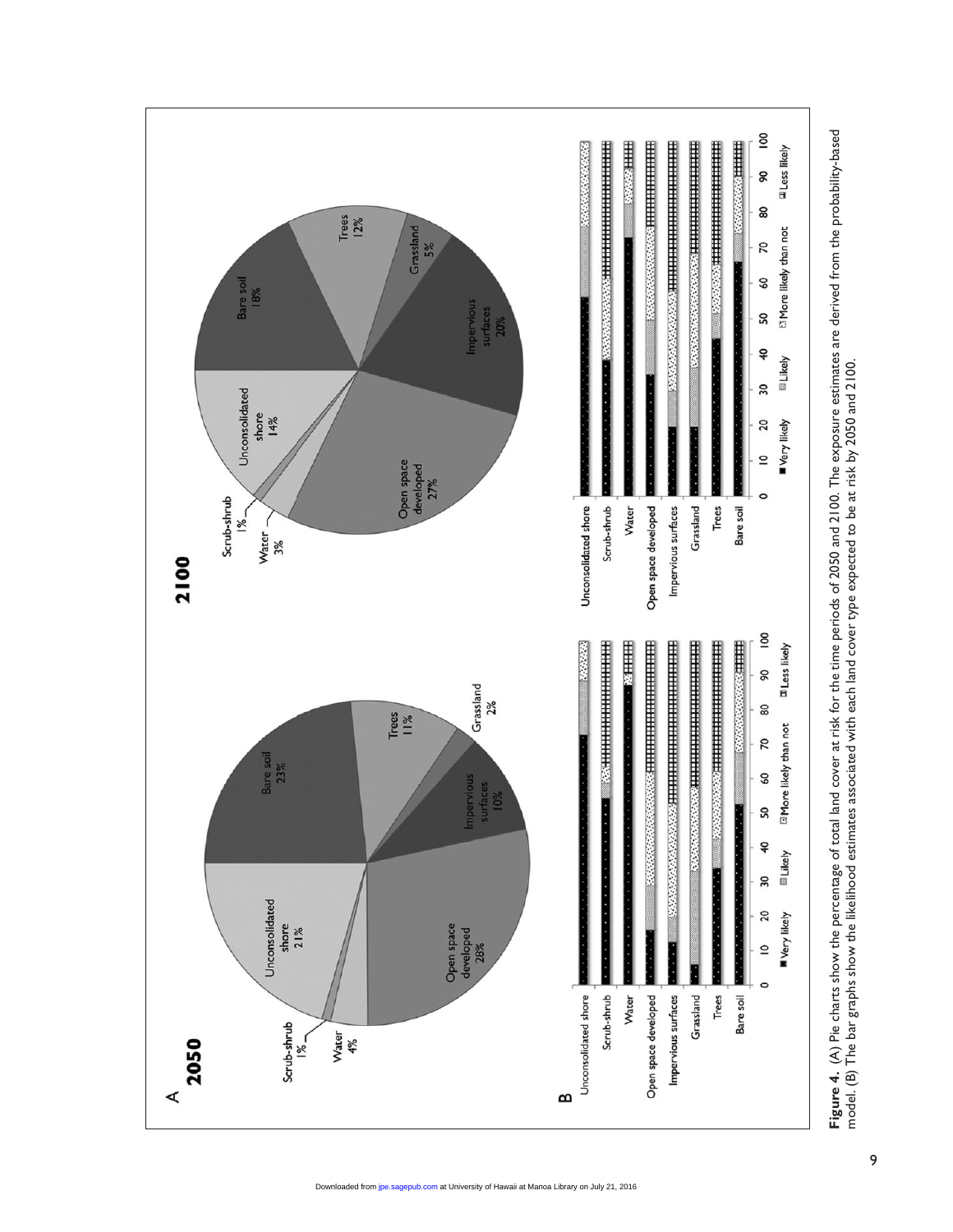|                                          |                           | More Likely Than Not |                   |
|------------------------------------------|---------------------------|----------------------|-------------------|
|                                          | Likely/Very Likely (≥80%) | (≥50%)               | Less Likely (≥20) |
| Parcel area in acres                     |                           |                      |                   |
| Near-term (2030)                         | 4.1                       | 8.8                  | 15                |
| Midterm (2050)                           | 6.7                       | 12                   | 9                 |
| Long-term $(2100)$                       | 15.2                      | 23                   | 34                |
| Number of structures affected            |                           |                      |                   |
| Near-term (2030)                         |                           | $\overline{2}$       | 4                 |
| Midterm (2050)                           |                           | $\overline{2}$       | 6                 |
| Long-term (2100)                         | 3                         | 5                    | 15                |
| Land value in millions of dollars        |                           |                      |                   |
| Near-term (2030)                         | 7.3                       | 18.8                 | 34.8              |
| Midterm (2050)                           | 11.5                      | 24.7                 | 42.9              |
| Long-term $(2100)$                       | 27                        | 48.4                 | 74.7              |
| Building exposure in millions of dollars |                           |                      |                   |
| Near-term (2030)                         |                           | 666                  | 1,106             |
| Midterm (2050)                           |                           | 666                  | 1,845             |
| Long-term $(2100)$                       | 666                       | 1,106                | 1,462             |
| Length (ft) of road affected             |                           |                      |                   |
| Near-term (2030)                         |                           | 322                  | 615               |
| Midterm (2050)                           | 368                       | 651                  | 893               |
| Long-term (2100)                         | 1,083                     | 1,425                | 1,565             |

**Table 3.** Exposure Estimates of Properties, Structures and Roads in the Study Area of the Kana`apali Coast.

#### *Phasing of Adaptation Strategies*

A more reasonable solution than short-term mitigation strategies would be to pair probability-based hazards zones with near-, mid-, and long-term time frames to examine the timing of projected hazards and associated losses, as we did. This can help local planning efforts strategize investments and land use policy decisions more efficiently. For instance, building "anticipatory planned adaptation," such as managed retreat schemes, involves staged planning and a schedule of implementation. Amending comprehensive plans by designating special "retreat zones," enforced by regulations and incentives that encourage land owners to relocate upland, may require a lead time of at least several decades (Grannis 2011; Burkett and Davidson 2013).

#### *Visualizing Risk and Uncertainty*

We map levels of risk associated with erosion hazards as a form of risk communication. There are three main benefits of risk maps that explicitly incorporate uncertainty. First, because one of the central goals of risk communication is to raise awareness of risks so that individuals do not underestimate low-probability risks (CCSP 2009), the type and method of communication is important; specifically, incorporating estimates of uncertainty gives more legitimacy to the risk assessment process and the outcomes are deemed fairer (CCSP 2009; Moser, Williams, and Boesch 2012). Second, uncertainty in climate impact predictions allows coastal planners and managers to make more informed decisions (Tribbia and Moser 2008). Although

uncertainty in SLR and erosion is one of the most cited reasons why adaptation efforts are impeded at the local level (Bierbaum et al. 2012; Moser 2005), planners are very familiar with the challenge of making decisions with high levels of uncertainty and over long time frames (Abbott 2005). What seems critical is how the science and information is produced and presented. Tribbia and Moser (2008) found that California coastal managers sought uncertainty ranges around climate change impact projections, well-founded distinctions between more and less likely impacts, a better scientific basis for uncertainty buffers, and a basic understanding of the reasons for the uncertainty. These and other authors suggest explicitly incorporating uncertainty into the framing of risk and the risk scoping process can facilitate better land use decisions at the local level (Mills et al. 2015). Third, the ability to visualize risks, even though their reliability may be questioned, enables decision makers to analyze and discuss acceptable exposure and calculate the risk of doing nothing. If potential exposure is deemed serious—and this raises sociopolitical considerations as to individual judgments—then a more comprehensive probabilistic assessment may be justified, providing an opportunity for disparate groups to contribute their expertise on areas and features of importance. This is critical in Hawai`i because future shoreline erosion could threaten cultural artifacts and other features along the coast that will require unique adaptation strategies because they are nonrenewable (Kane et al. 2012). Community involvement in risk assessments not only engages communities, it also establishes normative goals and fosters trust among parties, essential ingredients in "wicked" post-normal situations characterized by long time horizons, uncertainty over outcomes,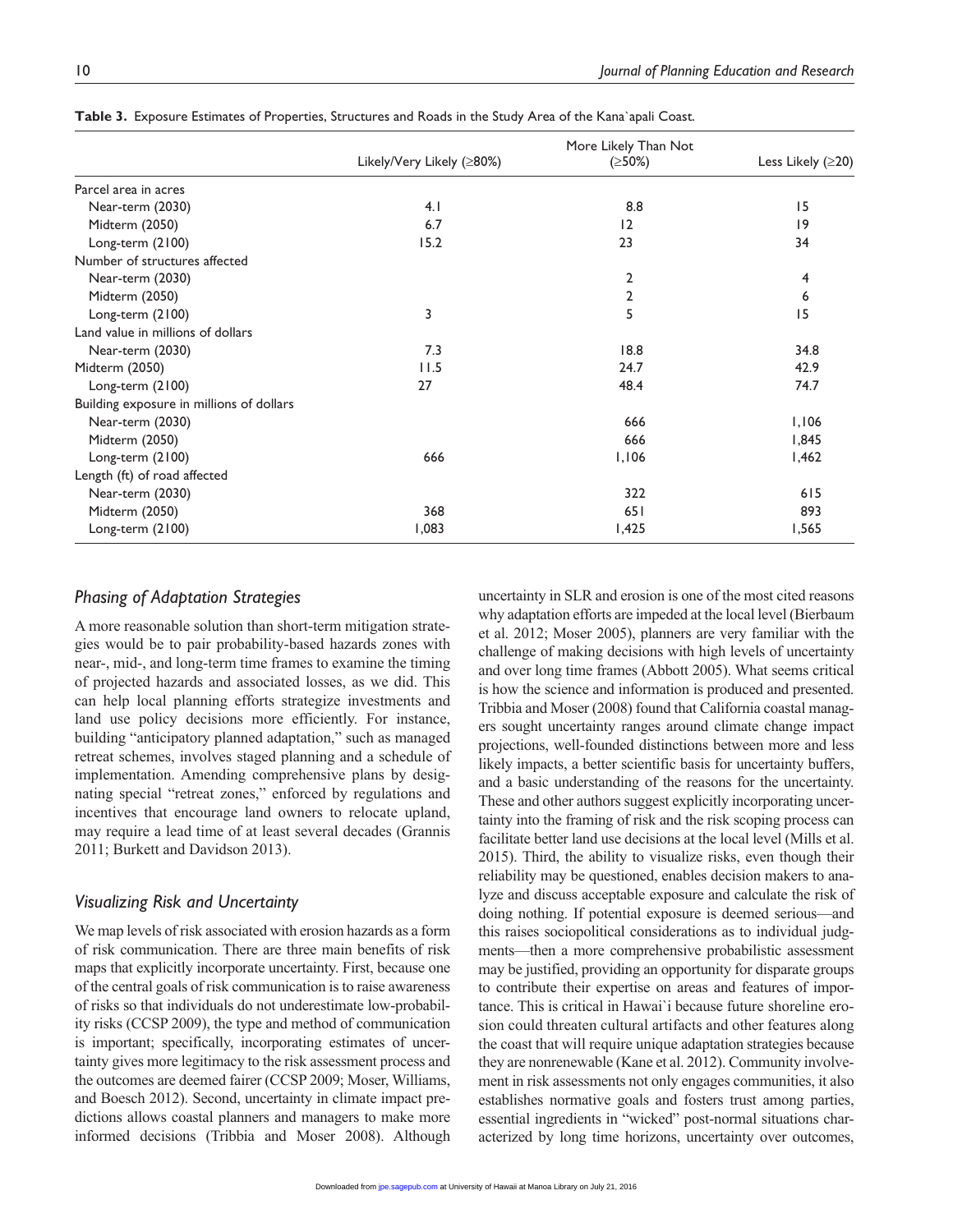multiple interests, and high stakes (Moser, Williams, and Boesch 2012; Preston, Yuen, and Westaway 2011; van Aalst, Cannon, and Burton 2008).

### *Adaptive Management*

Adaptive management provides a blueprint for incorporating new data and to re-assess adaptation strategies. Probabilitybased predictions, such as those discussed in this article, are likelihood estimates, where the outcome depends on the input data and assumptions. As the data and information improves or is updated, the results correspondingly improve. Thus, models and outputs need to be reevaluated and data monitored for continuous improvement. Such an adaptive management approach presumes necessary technical, financial, and other important resources to support local planners and the community's capacity to adapt. We do not expect local jurisdictions to build their own shoreline model and project future erosion hazards zones. The construction of the probability-based shoreline model presented here involved significant technical and scientific resources built off years of data collection and research at the University of Hawai`i with input from coastal managers. In Maui, there has been a long-time collaboration among local planners, the State, University of Hawai`i researchers, and the Sea Grant College Program, and successful adaptation may hinge on such a network (Berke and Lyles 2013; Keys et al. 2013).

#### *The Role of Governance*

A significant obstacle to the use of the model is less about the model itself and more about governance. Prioritizing climate adaptation and placing the importance of high-quality adaptation plans on local government agendas remains a deficiency. Learning from past disasters, local governments lack motivations to prepare and implement strong hazards mitigation plans because of few external incentives and an indifferent public, a phenomenon that Raymond Burby calls the "local government paradox" (Burby 2006). This is of great concern because, as we have seen, \$1.4 billion in real estate alone is at risk from future erosion in Ka`anapali, Maui. Berke and Lyles (2013) argue that there is a need for more acceptance of shared responsibility for addressing public risks. While new governance structures are no doubt necessary for truly transformative climate change adaptation (Berke and Lyles 2013; Moser, Williams, and Boesch 2012), we believe an important first step involves empowering planners and communities with a better capacity to understand and communicate public risks.

## **Conclusion**

In this article, we present an illustrative case using a probability-based model of shoreline change to SLR for adaptation planning. We propose five recommendations for planning researchers and coastal managers working on climate adaptation for SLR in using shoreline change models for land use planning: (1) acknowledge and communicate uncertainty in existing spatial data and modeling, and, if possible, develop quantitative estimates of uncertainty, otherwise use qualitative estimates, but be explicit about how those estimates were derived; (2) use a probabilistic-based approach to map hazards zones at local scales to visualize risks and educate stakeholders; (3) identify time frames and link them to probabilistic projections for longer term planning; (4) adopt community-level risk mapping and other participatory methods to engage a wide spectrum of stakeholders in the risk assessment and risk management process; and (5) establish a robust adaptive risk management framework using a probabilistic method to monitor risks, revisit strategies, and revise goals and assessments in light of changing information.

This study only assessed the exposure of buildings, lands, structures, and land use using readily available county GIS data. A more thorough assessment would need to identify and assess the exposure of other assets, resources, and sensitive ecosystems. The probability model only considered one climate change scenario (RCP 8.5 Business as Usual). Depending on the planning objective, it would be instructive to develop another series of probability hazards zones based on a less conservative SLR scenario or worse-case scenario (e.g. Greenland ice caps collapse). In addition, a full vulnerability assessment would consider multiple hazards associated with SLR, such as coastal erosion with inundation or storm surge. A natural next step would be to combine these hazards zones with other assets (particularly cultural features and sensitive species habitats) that may be critical for adaptation planning.

## **Appendix A**

#### *Bruun Rule Equation*

The Bruun Rule is expressed as:

$$
\Delta y = (S_f - S_0) / \tan \beta \tag{1}
$$

where

- $\Delta y$  is the net change (- $\Delta y$  is retreat) in mean shoreline position;
- $S_f S_0$  is the rise in sea level between future sea level  $S_f$  and initial sea level  $S_0$ ; and
- $\tan \beta$  is the slope of the beach profile, up to the berm.

## *Probability-Based Model of Shoreline Change*

The equation for the hybrid geometric-historical model is:

$$
\Delta y = r(t_f - t_o) - (S_f - S_{hist}) / \tan \beta \tag{2}
$$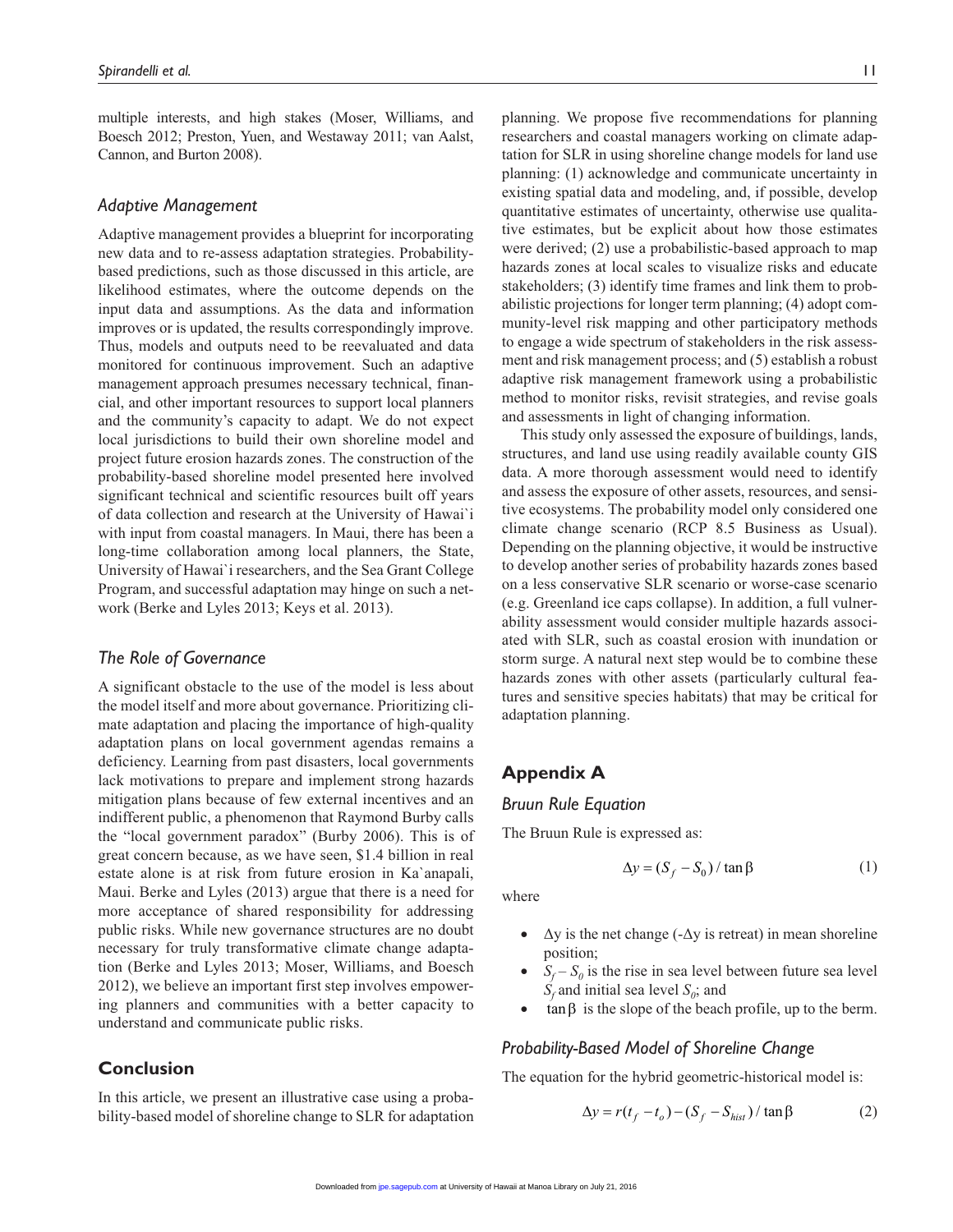#### where

- •• ∆*y* is the net change (-Δ**y** is retreat) in mean shoreline position between initial time  $t<sub>o</sub>$  and future time  $t<sub>f</sub>$ ;
- $r$  is the historical shoreline change rate;
- $(S_f S_{hist})$  is the difference between the IPCC projected sea level and Hawaii extrapolated sea level at time  $t_f$ ; and
- $\tan \beta$  is the average slope of the submerged portion of the beach profile.

A probability density function (pdf) is produced for ∆*y*, the net change in shoreline by combining pdfs of the three variables depicted in equation 2. Figure A1 shows the historical extrapolation and projected shoreline change for years 2005– 2100 at one location in West Maui. The beach at this location is historically eroding (negative values indicate a landward retreat). Figure A1a shows the model mean, and the 80 and 90 percent confidence intervals of the projected shoreline change in 2050. Figure A1b shows for the same location 20th, 80th, and 90th percentiles, the positions at which there is a 20, 80, and 90 percent probability, respectively, the future shoreline will be landward of the contour line.



**Figure A1.** Historical shoreline data from one transect in the historically eroding South Ka`anapali beach of West Maui. The top panel (A1a) displays the median with the 80 and 90 percent confidence bands around the median projected shoreline position in 2050. The bottom panel (A1b) shows the predicted median, 20th, 80th, 90th percentiles the shoreline will be further landward than the contour line in 2050.

#### **Declaration of Conflicting Interests**

The author(s) declared no potential conflicts of interest with respect to the research, authorship, and/or publication of this article.

#### **Funding**

The author(s) received no financial support for the research, authorship, and/or publication of this article.

#### **Note**

1. Herein, we draw primarily upon the "frequentist" definition of risk while acknowledging that there are alternative interpretations, namely, the "subjectivist" or "Bayesian" view, in which a statement of risk includes a person's belief in the likelihood of an event given all available information (CCSP 2009).

#### **References**

- Abbott, John. 2005. "Understanding and Managing the Unknown: The Nature of Uncertainty in Planning." *Journal of Planning Education and Research* 24 (3): 237–51. doi:10.1177/07394 56X04267710.
- Anderson, Tiffany R., Charles H. Fletcher, Matthew M. Barbee, L. Neil Frazer, and Bradley M. Romine. 2015. "Doubling of Coastal Erosion under Rising Sea Level by Mid-century in Hawaii." *Natural Hazards*, March, 1–29. doi:10.1007/s11069-015-1698-6.
- Baron, Heather M., Peter Ruggiero, Nathan J. Wood, Erica L. Harris, Jonathan Allan, Paul D. Komar, and Patrick Corcoran. 2014. "Incorporating Climate Change and Morphological Uncertainty into Coastal Change Hazard Assessments." *Natural Hazards* 75 (3): 2081–2102. doi:10.1007/s11069-014-1417-8.
- Beatley, Timothy. 2009. *Planning for Coastal Resilience: Best Practices for Calamitous Times*. Washington, DC: Island Press.
- Bell, Justine, Megan I. Saunders, Javier X. Leon, Morena Mills, Andrew Kythreotis, Stuart Phinn, Peter J. Mumby, Catherine E. Lovelock, Ove Hoegh-Guldberg, and T. H. Morrison. 2014. "Maps, Laws and Planning Policy: Working with Biophysical and Spatial Uncertainty in the Case of Sea Level Rise." *Environmental Science & Policy* 44 (December): 247–57. doi:10.1016/j.envsci.2014.07.018.
- Berke, Philip, and Ward Lyles. 2013. "Public Risks and the Challenges to Climate-Change Adaptation: A Proposed Framework for Planning in the Age of Uncertainty." *Cityscape* 15 (1): 181–208.
- Bierbaum, Rosina, Joel B. Smith, Arthur Lee, Maria Blair, Lynne Carter, F. Stuart Chapin Iii, Paul Fleming, Susan Ruffo, Missy Stults, and Shannon McNeeley, et al. 2012. "A Comprehensive Review of Climate Adaptation in the United States: More Than Before, but Less Than Needed." *Mitigation and Adaptation Strategies for Global Change* 18 (3): 361–406. doi:10.1007/ s11027-012-9423-1.
- Boswell, Michael R., Adrienne I. Greve, and Tammy L. Seale. 2012. *Local Climate Action Planning*. Island Press.
- Burby, R. 2006. "Hurricane Katrina and the Paradoxes of Government Disaster Policy: Bringing about Wise Governmental Decisions for Hazardous Areas." *Annals of the American Academy of Political and Social Science* 604 (March): 171–91.
- Burby, R., R. Deyle, D.R. Godschalk, and R. Olshansky. 2000. "Creating Hazard Resilient Communities through Land-Use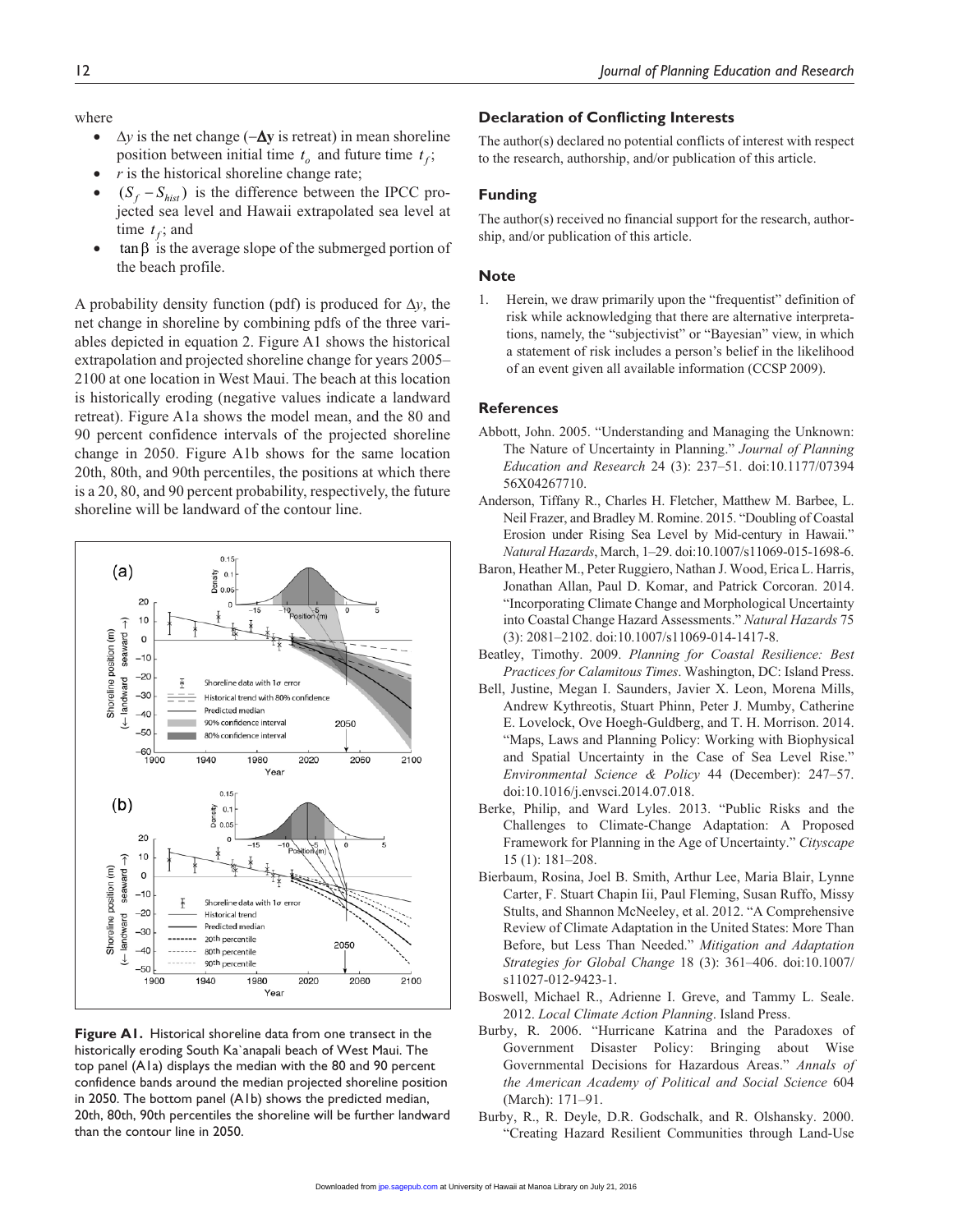Planning." *Natural Hazards Review* 1 (2): 99–106. doi:10.1061/ (ASCE)1527-6988(2000)1:2(99).

- Burkett, V., and M. Davidson. 2013. *Coastal Impacts, Adaptation, and Vulnerabilities: A Technical Input to the 2013 National Climate Assessment*. US National Climate Assessment. Island Press. http://www.islandpress.org/coastal-impacts-adaptationand-vulnerabilities.
- Callaghan, David P., Ranasinghe Roshanka, and Short Andrew. 2009. "Quantifying the Storm Erosion Hazard for Coastal Planning." *Coastal Engineering* 56 (1): 90–93. doi:10.1016/j. coastaleng.2008.10.003.
- CCSP (Climate Change Science Program). 2009. "Best Practice Approaches for Characterizing, Communicating and Incorporating Scientific Uncertainty in Climate Decision Making." A Report by the Climate Change Science Program and the Subcommittee on Global Change Research [M. Granger Morgan (Lead Author), Hadi Dowlatabadi, Max Henrion, David Keith, Robert Lempert, Sandra McBride, Mitchell Small, and Thomas Wilbanks (Contributing Authors)]. Washington, DC: National Oceanic and Atmospheric Administration.
- Codiga, Douglas, D. Hwang, and C. Delaunay. 2011. "Climate Change and Regulatory Takings in Coastal Hawai'i." UNIHI-SEAGRANT-GG-10-01. Honolulu, HI: Center for Island Climate Adaptaton and Policy, University of Hawaii.
- Cowell, Peter J., Bruce G. Thom, Robert A. Jones, Craig H. Everts, and Denis Simanovic. 2006. "Management of Uncertainty in Predicting Climate-Change Impacts on Beaches." *Journal of Coastal Research*, January, 232–45. doi:10.2112/05A-0018.1.
- Davidson-Arnott, Robin G. D. 2005. "Conceptual Model of the Effects of Sea Level Rise on Sandy Coasts." *Journal of Coastal Research*, November, 1166–72. doi:10.2112/03-0051.1.
- Defeo, Omar, Anton McLachlan, David S. Schoeman, Thomas A. Schlacher, Jenifer Dugan, Alan Jones, Mariano Lastra, and Felicita Scapini. 2009. "Threats to Sandy Beach Ecosystems: A Review." *Estuarine, Coastal and Shelf Science* 81 (1): 1–12. doi:10.1016/j.ecss.2008.09.022.
- Dietz, Thomas. 2013. "Bringing Values and Deliberation to Science Communication." *Proceedings of the National Academy of Sciences of the United States of America* 110:14081–87.
- Dittrich, Ruth, Anita Wreford, and Dominic Moran. 2016. "A Survey of Decision-Making Approaches for Climate Change Adaptation: Are Robust Methods the Way Forward?" *Ecological Economics* 122 (February): 79–89. doi:10.1016/j. ecolecon.2015.12.006.
- Donner, Simon D., and Sophie Webber. 2014. "Obstacles to Climate Change Adaptation Decisions: A Case Study of Sea-Level Rise and Coastal Protection Measures in Kiribati." *Sustainability Science* 9 (3): 331–45. doi:10.1007/s11625-014-0242-z.
- Eversole, Dolan, and Charles H. Fletcher. 2003. "Longshore Sediment Transport Rates on a Reef-Fronted Beach: Field Data and Empirical Models Kaanapali Beach, Hawaii." *Journal of Coastal Research*, 649–63.
- Fletcher, C., B. Romine, A. Genz, M. Barbee, M. Dyer, T. Anderson, S.C. Lim, S. Vitousek, C. Bochicchio, and B. Richmond. 2012. "National Assessment of Shoreline Change: Historical Shoreline Change in the Hawaiian Islands." US Geological Survey Open-File Report 2011-1051. Reston, VA: US Geological Survey. http://pubs.usgs.gov/of/2011/1051/pdf/ ofr2011-1051\_report\_508.pdf.
- Füssel, H.-M. 2007. "Adaptation Planning for Climate Change: Concepts, Assessment Approaches, and Key Lessons."

*Sustainability Science* 2 (2): 265–75. doi:10.1007/s11625-007- 0032-y.

- Godschalk, D. 2003. "Urban Hazard Mitigation: Creating Resilient Cities." *Natural Hazards Review* 4 (3). http://trid.trb.org/view. aspx?id=662445.
- Godschalk, D., S. Brody, and R. Burby. 2003. "Public Participation in Natural Hazard Mitigation Policy Formation: Challenges for Comprehensive Planning." *Journal of Environmental Planning and Management* 46 (5): 733–54. doi:10.1080/0964056032000 138463.
- Grannis, Jessica. 2011. "Adaptation Tool Kit: Sea-Level Rise and Coastal Land Use." How Governments Can Use Land-Use Practices to Adapt to Sea-Level Rise." Washington, DC: Georgetown Climate Center.
- Great American Adaptation Road Trip. 2013. "In North Carolina, Sea Level Rise Is No Crystal Ball." *Great American Adaptation Road Trip*. July. http://adaptationstories.com/2013/07/03/innorth-carolina-sea-level-rise-is-no-crystal-ball/.
- Hanson, H., S. Aarninkhof, M. Capobianco, J. A. Jiménez, M. Larson, R. J. Nicholls, N. G. Plant, H. N. Southgate, H. Steetzel, M. J. F. Stive, and H. de Vriend. 2003. "Modelling of Coastal Evolution on Yearly to Decadal Time Scales." *Journal of Coastal Research* 19 (4): 790–811.
- Hinkel, Jochen, Robert J. Nicholls, Richard S. J. Tol, Zheng B. Wang, Jacqueline M. Hamilton, Gerben Boot, Athanasios T. Vafeidis, Loraine McFadden, Andrey Ganopolski, and Richard J. T. Klein. 2013. "A Global Analysis of Erosion of Sandy Beaches and Sea-Level Rise: An Application of DIVA." *Global and Planetary Change* 111 (December): 150–58. doi:10.1016/j.gloplacha.2013.09.002.
- IPCC (Intergovernmental Panel on Climate Change). 2014. "Summary for Policymakers." In *Climate Change 2014: Impacts, Adaptation, and Vulnerability. Part A: Global and Sectoral Aspects. Contribution of Working Group II to the Fifth Assessment Report of the Intergovernmental Panel on Climate Change*, 1–32. Cambridge: Cambridge University Press. https://ipcc-wg2.gov/AR5/report/full-report/.
- Kane, Haunani H., Charles H. Fletcher, Bradley M. Romine, Tiffany R. Anderson, Neil L. Frazer, and Matthew M. Barbee. 2012. "Vulnerability Assessment of Hawai'i's Cultural Assets Attributable to Erosion Using Shoreline Trend Analysis Techniques." *Journal of Coastal Research*, January, 533–39. doi:10.2112/JCOASTRES-D-11-00114.1.
- Kettle, Nathan P., and Kirstin Dow. 2014. "The Role of Perceived Risk, Uncertainty, and Trust on Coastal Climate Change Adaptation Planning." *Environment and Behavior*, September, 0013916514551049. doi:10.1177/ 0013916514551049.
- Keys, Noni, Marcus Bussey, Dana C. Thomsen, Timothy Lynam, and Timothy F. Smith. 2013. "Building Adaptive Capacity in South East Queensland, Australia." *Regional Environmental Change* 14 (2): 501–12. doi:10.1007/ s10113-012-0394-2.
- Kirshen, Paul, Kelly Knee, and Matthias Ruth. 2008. "Climate Change and Coastal Flooding in Metro Boston: Impacts and Adaptation Strategies." *Climatic Change* 90 (4): 453–73. doi:10.1007/s10584-008-9398-9.
- Lentz, E., S. Stippa, R. Thieler, N. Plant, D. Gesch, and R. Horton. 2015. "Evaluating Coastal Landscape Response to Sea-Level Rise in the Northeastern United States—Approach and Methods." http://dx.doi.org/10.3133/ofr20141252, US Geological Survey